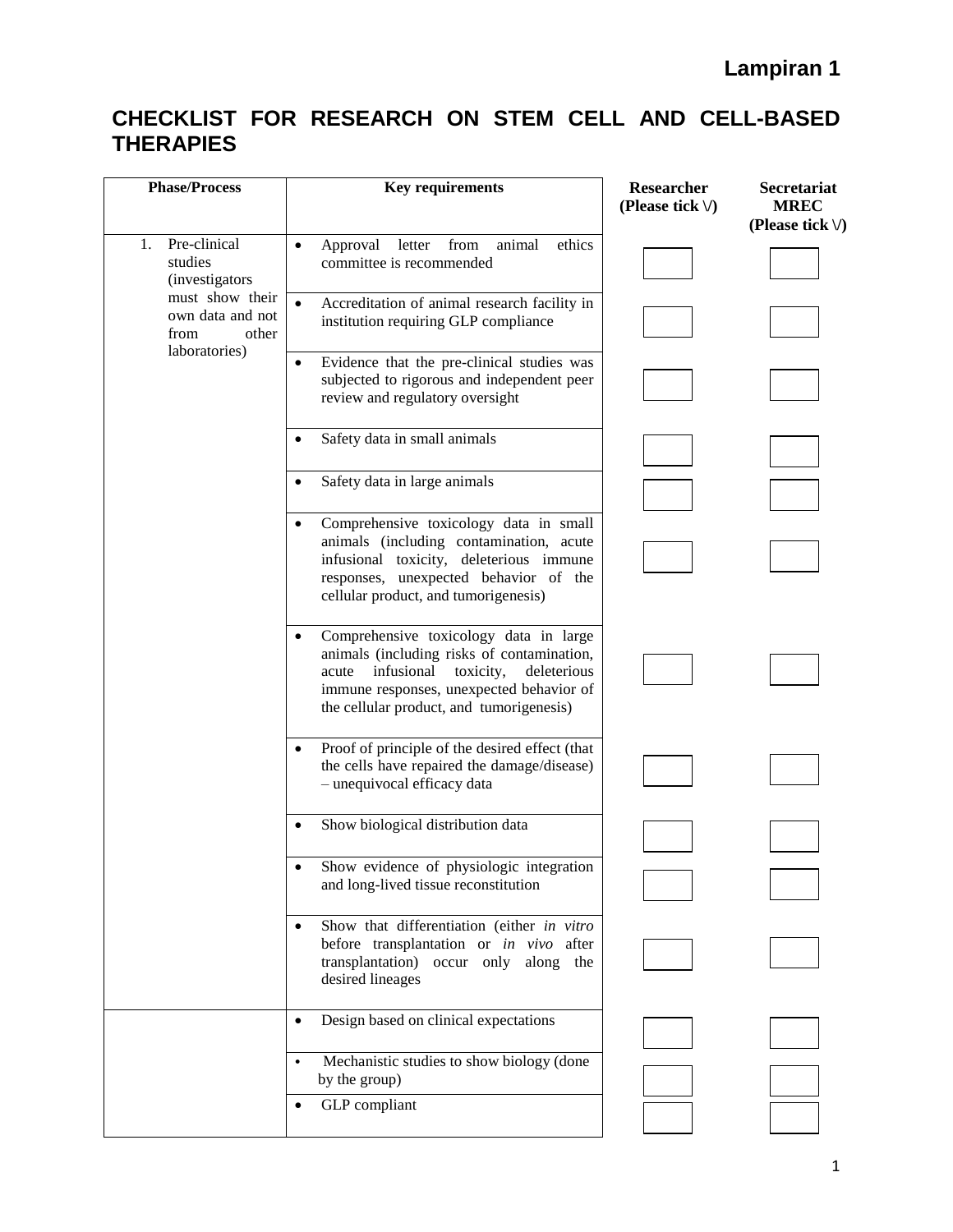| <b>Phase/Process</b>  | <b>Key requirements</b>                                                                                                                                                               | Researcher<br>(Please tick $\vee$ ) | <b>Secretariat</b><br><b>MREC</b><br>(Please tick $\vee$ ) |
|-----------------------|---------------------------------------------------------------------------------------------------------------------------------------------------------------------------------------|-------------------------------------|------------------------------------------------------------|
|                       | Evidence that the pre-clinical data has been<br>$\bullet$<br>submitted to the NPCB                                                                                                    |                                     |                                                            |
| Phase I trials<br>2.  | Comprehensive pre-clinical studies have<br>$\bullet$<br>been done and data showed safety and<br>efficacy in animals (performed by the<br>group) is recommended                        |                                     |                                                            |
|                       | Procedures on how the cells be tracked in<br>terms of homing to the target area, viability<br>and longevity of the cells                                                              |                                     |                                                            |
|                       | Procedures on how the safety be monitored                                                                                                                                             |                                     |                                                            |
|                       | Procedures to assess risks of tumorigenicity<br>independent<br>by<br>${\rm an}$<br>body<br>must<br>be<br>implemented                                                                  |                                     |                                                            |
|                       | Procedures to assess short, medium and<br>long term side effects                                                                                                                      |                                     |                                                            |
|                       | GCP compliance                                                                                                                                                                        |                                     |                                                            |
| 3.<br>Phase II trials | Data from Phase I trials (performed by the<br>$\bullet$<br>group themselves and if the trial is not<br>performed by the group, explain why the<br>data should be used for this trial) |                                     |                                                            |
|                       | Procedures on how the cells be tracked in<br>terms of homing to the target area and<br>viability of the cells                                                                         |                                     |                                                            |
|                       | Optimisation of dose, route, regimen,<br>patient<br>population,<br>endpoints,<br>and<br>controlled                                                                                    |                                     |                                                            |
|                       | Procedures on how the safety be monitored                                                                                                                                             |                                     |                                                            |
|                       | Independent data safety monitoring board                                                                                                                                              |                                     |                                                            |
|                       | Plan to assess short, medium and long term<br>side effects<br>GCP compliance                                                                                                          |                                     |                                                            |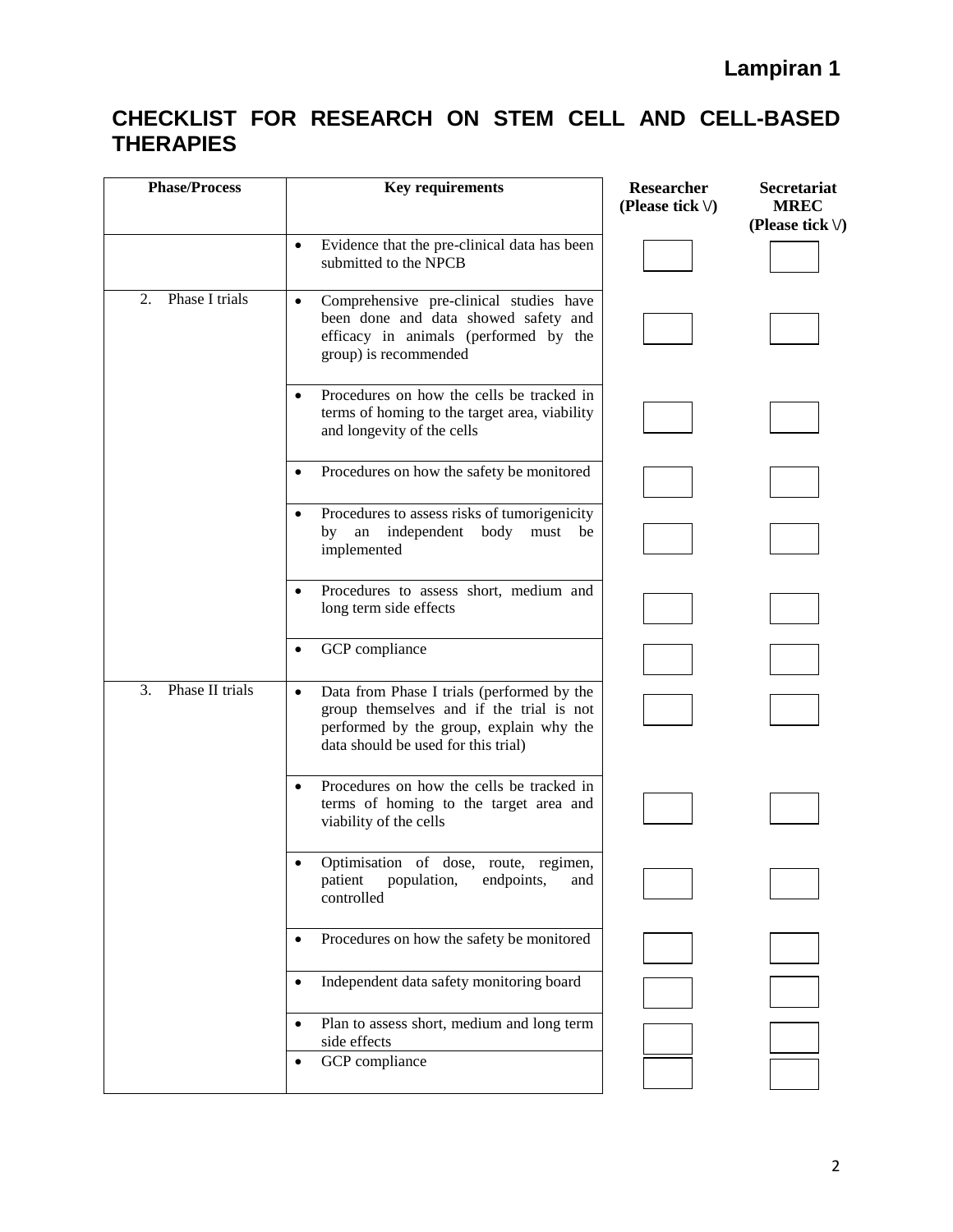| Phase III trials<br>4.                                                  | Data from Phase II trials (performed by the<br>$\bullet$<br>group themselves)                                                                                                                                      |  |
|-------------------------------------------------------------------------|--------------------------------------------------------------------------------------------------------------------------------------------------------------------------------------------------------------------|--|
|                                                                         | Design to show safety and efficacy                                                                                                                                                                                 |  |
|                                                                         | Independent data safety monitoring board                                                                                                                                                                           |  |
|                                                                         | GCP compliance                                                                                                                                                                                                     |  |
|                                                                         | Conduct 'randomised' control                                                                                                                                                                                       |  |
| 5.<br>Cell processing<br>and<br>manufacturing                           | Evidence by a letter of conformance for<br>$\bullet$<br>GMP compliance and issued by relevant<br>authority                                                                                                         |  |
|                                                                         | Show evidence of relevant processes:<br>Standard operating procedures,<br>quality<br>standards,<br>environmental<br>control.<br>equipment<br>qualification,<br>analytical<br>methods, audits, staff training, etc. |  |
|                                                                         | Cell processing and manufacture of any<br>product<br>must<br>be<br>conducted<br>under<br>scrupulous, expert, and independent review                                                                                |  |
|                                                                         | Demonstrate that the product is safe, pure<br>and potent                                                                                                                                                           |  |
| Product<br>6.<br>registration                                           | Show that the product has been registered<br>with the National Pharmaceutical Control<br>Bureau before use in human trials                                                                                         |  |
|                                                                         | License for clinical trial has been obtained                                                                                                                                                                       |  |
| 7.<br>Cell<br>characterization<br>(pre-requisite to<br>clinical trials) | History of the cells in the stem cell or cell-<br>based product                                                                                                                                                    |  |
|                                                                         | Biological characterisation of cell type<br>$\bullet$                                                                                                                                                              |  |
|                                                                         | Demonstration of purity<br>$\bullet$                                                                                                                                                                               |  |
|                                                                         | Demonstration of<br>potency (e.g.<br>cells<br>$\bullet$<br>produce insulin in a physiological manner)                                                                                                              |  |
|                                                                         | Manufacturing standards and independent<br>$\bullet$<br>certification, where relevant                                                                                                                              |  |
|                                                                         | Evidence that cells are free from<br>$\bullet$<br>contamination                                                                                                                                                    |  |